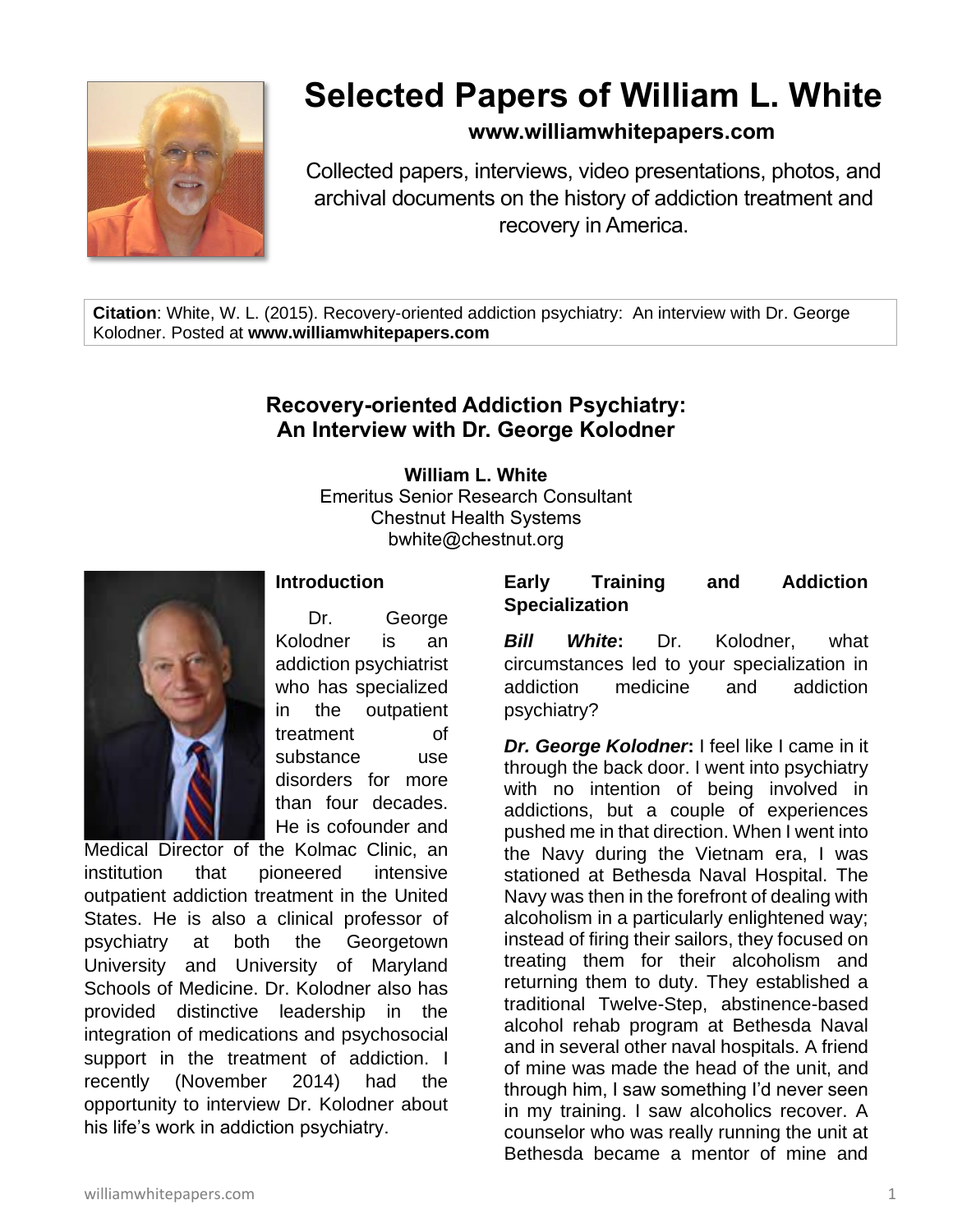explained to me effective ways of working with this population. Some AA members heard that I was interested in alcoholism and paid me a visit. I began to attend AA meetings in the community and saw even more people in recovery. So, that was the professional experience that got me interested. Plus, when I was in the service from '71 to '73, Dr. Morris Chafetz was the head of NIAAA. He was very articulately expressing this notion that addiction or alcoholism was a disease. I thought that that was highly unlikely, but I noticed that people who adopted that attitude had a greater success rate working with alcoholics and so I thought that was something that I could at least try on for size for its practical benefit. Chafetz was the first physician I encountered speaking positively about recovery from alcoholism.

I also had an influential personal experience. I had a friend whose wife was an alcoholic, which at the time I did not know. What I knew was that she was having all kinds of problems and was getting good psychotherapy but wasn't getting better until she began to actually recover from her alcoholism. She revealed to me all the drinking that had been going on—drinking that had been a central part of her problems and that had gone on right under my nose. That taught me that this condition was much less visible than I thought it was. It changed my basic notion that the condition was something that was easy to recognize but very hard to treat into something that was, in fact, difficult to recognize but far easier to treat than I had thought. That really is what got me started. I had a change in attitude.

*Bill White***:** You referenced the pessimism that you'd encountered towards recovery of addiction in your training. Was that pessimism pretty widespread within the medical community at that time?

*Dr. George Kolodner***:** It was so widespread that I had never met a physician who was positive about the treatment of addiction. All I saw or heard in my training was negativity. One of my most respected supervisors said,

"Psychotherapy is to addictions as penicillin is to cancer." He was a very psychodynamic, psychoanalytically trained guy, and his comment reflected the view of that period. I have a lot of respect for psychoanalysis, but it has not been that helpful as a primary tool for treating addictions.

## **Founding of Kolmac Clinic**

**Bill White:** Was your involvement to create the Kolmac Clinic following your service in the military the beginnings of your work in addiction psychiatry?

*Dr. George Kolodner***:** It was. In working with severely ill hospitalized psychiatric patients, I initially focused on treating them with individual therapy and medications. In the process, I noticed that the hospital environment or "treatment milieu" could also have a significant impact on whether or not they got better. A significant body of professional literature had developed on what was called "milieu therapy." In the Navy's alcoholism rehabilitation program, medications and individual therapy played relatively minor roles. The group therapy and treatment milieu appeared to be the primary therapeutic intervention responsible for the positive changes that I witnessed. When I began to attend AA meetings, I thought that the meetings themselves and the social interaction surrounding them created the same type of therapeutic holding environment.

When I left the Navy in 1973, the alcoholism treatment was being delivered in two settings, which were at opposite poles of intensity and structure. At one end were residential programs such as Hazelden and Caron. For folks that could afford it and who could take time off, that was a great alternative. The other extreme was traditional outpatient counseling in public or private sector settings that was very accessible but not very effective. Your average working person who had a job, a family, and private insurance was really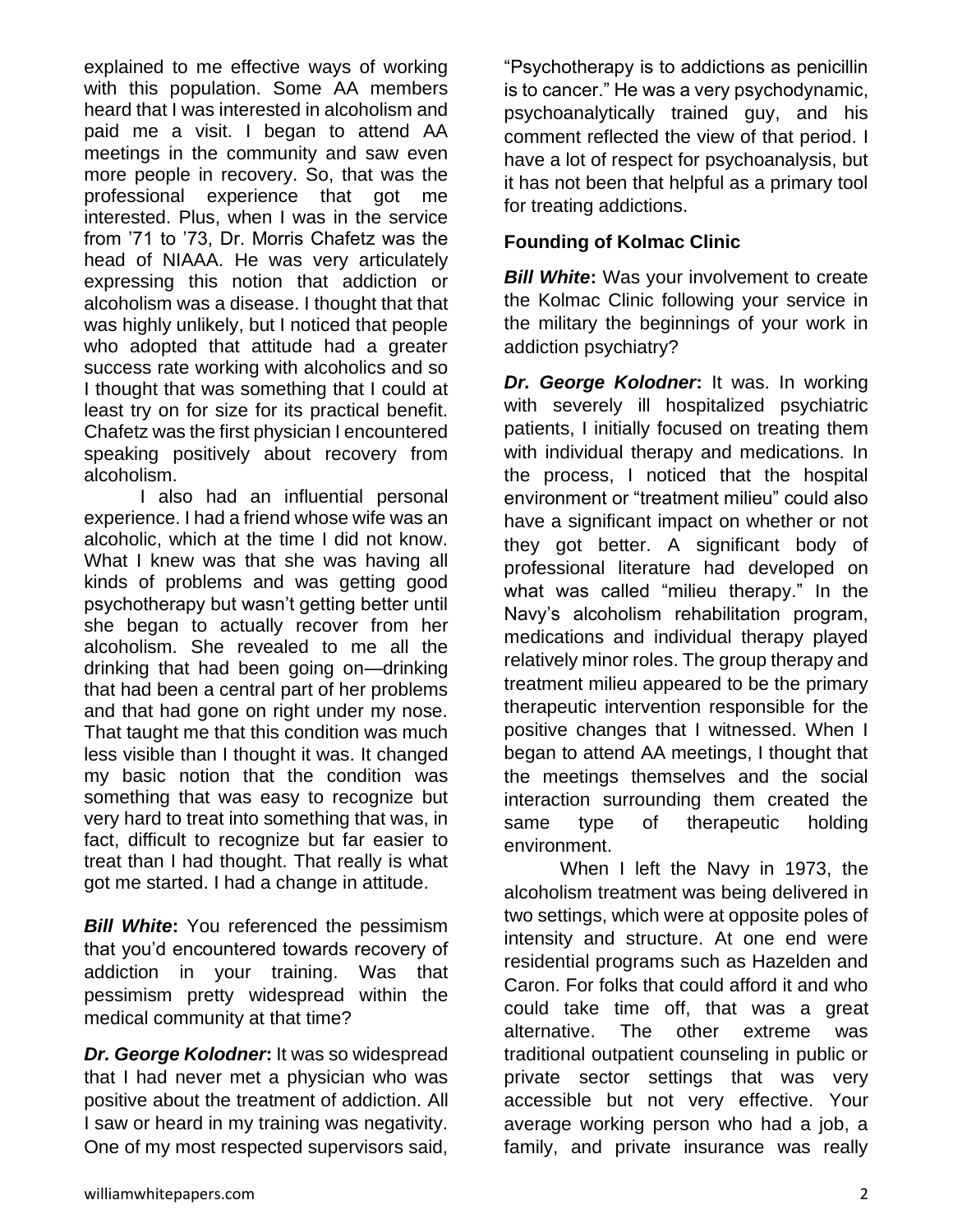stuck in the middle, being accustomed to private, insurance subsidized treatment but unable to access the more effective residential alternative.

I joined a partnership of psychiatrists who had established a "psychiatric partial hospital" or "day hospital" as an ambulatory alternative to traditional residential psychiatric treatment for severe disorders. It seemed to me that such a treatment setting—structured and intensive enough to create a therapeutic milieu—could meet the needs of what appeared to be an under treated employed population. I assumed that this had been done before so I went to NIAAA and said, "Please tell us who's done this so we can go learn from them and put a program in place here." What they said was that, as far as they knew, it hadn't been done. I found out later that, in fact, it had been done. Dr. Vernelle Fox had established a program for alcoholics at the Georgian Clinic in Atlanta back in the 1960s, in a day hospital setting for public sector patients. I subsequently met her at some professional meetings and confirmed that she was, as far as I could tell, the originator of a model in which patients would stay in treatment for 6 to 8 hours a day. Although she had found this approach to be effective, she had not written extensively about her work.

We decided to focus on treating the blue and white-collar population that was employed by the federal government and its contractors. We designed the treatment program to make it more accessible to them in three ways. They couldn't take off in the day to participate in treatment, so we scheduled treatment meetings in the evening after work hours, creating an "evening hospital." Number two, we made sure that it would be covered by their health insurance plans. Alcoholism treatment programs were excluded by their insurance companies, but our facility was certified as a psychiatric program and the diagnosis of alcoholism was not excluded. The third thing we did was locate the facility at an

The evening treatment sessions lasted for 3 hours—half the length of the usual day sessions—and could be squeezed between the end of the work day and the beginning of an AA meeting. It turned out that this also disrupted people's routine drinking time. When we started, we were afraid that this was going to be too much for people to work all day, get 3 hours of treatment, and then home to their families. It was certainly demanding but not as overwhelming as we feared. The second issue was the pervasive belief in the field that, if you were really serious about getting sober, that you had to leave your environment and spend all your energy focusing on recovery. That was a belief we had to test once we began.

We got it off the ground with the help of Jim McMahon, who had just retired as Deputy Director of the Navy's alcoholism program. He was working in a federally funded traditional outpatient program and was discouraged by how less effective it was compared to the Navy's residential program. When I told him my idea of this hybrid that would combine the advantages of both inpatient and outpatient, he handed me the first copy of his resume that he had ever given out and came to work for me. The two of us in the Fall of '73 convinced the partners of my psychiatry practice, of which I was not yet a partner, to hire Jim to help me launch this program. The day hospital facility was not used in the evening, so we segregated ourselves from the rest of the staff, who harbored familiarly common negative ideas and feelings about alcoholic patients. Our notion was that we would eventually expand to a full day hospital status by moving from this three-hour format to a six-hour format. There was no name for this three-hour entity—IOP didn't exist at that point—so we billed it as a "half-day hospital visit." We were able to manage it with the insurance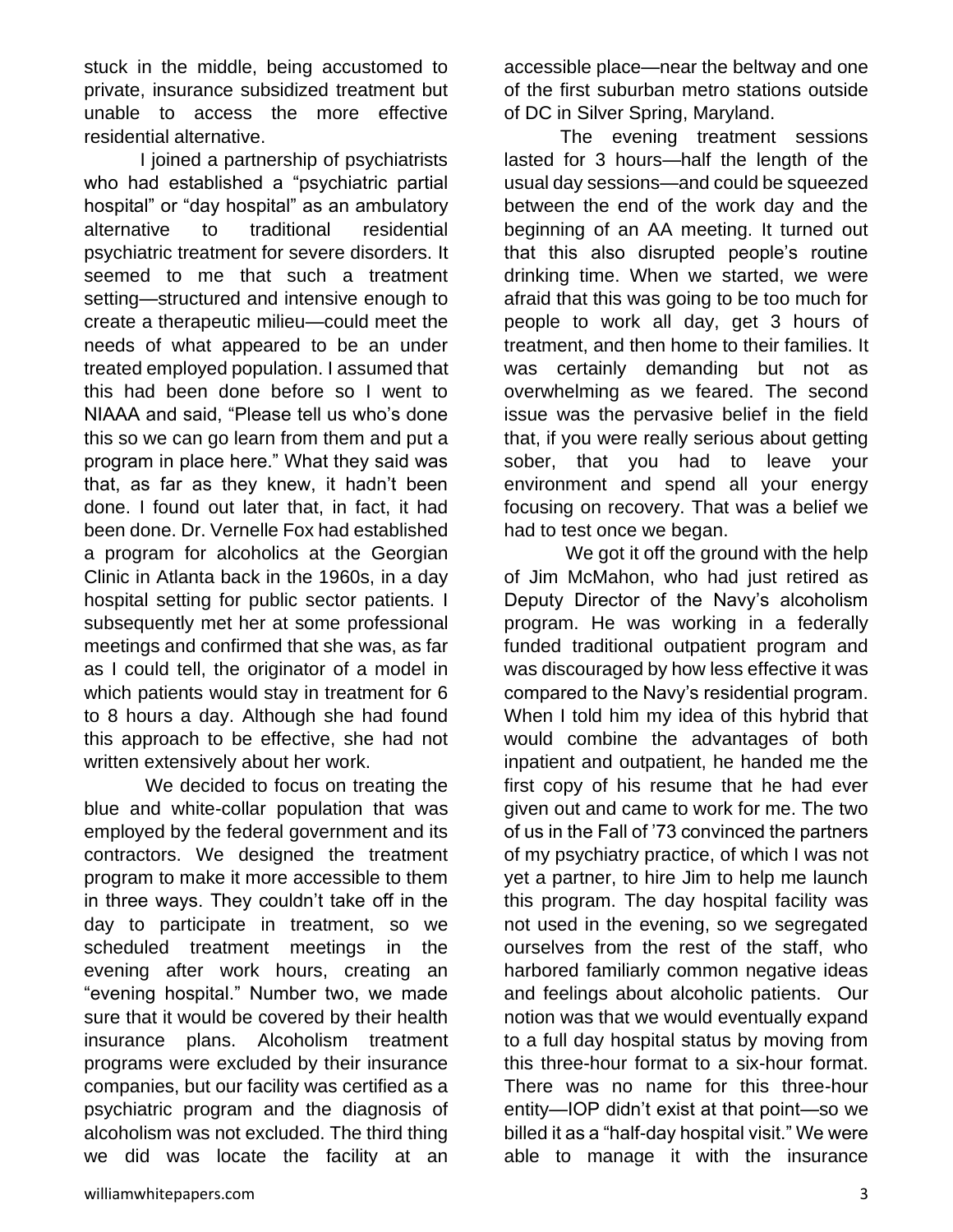companies because they saw it as a potential means of cutting costs for treatment.

## **Kolmac Treatment Philosophy**

*Bill White***:** How did your view of this model then evolve?

*Dr. George Kolodner***:** We were fortunate that one of the partners had some money for research. This was unusual since we were in a non-academic setting. This allowed us to study the patients that we were working with. When we looked at the data, we were surprised that our patients were doing so well. At first, we thought we were getting a skewed sample of healthier alcoholics. But our data showed us that our patients matched up in severity at the levels similar to those being treated residentially. That was very encouraging to us. Another early milestone was our discovery—confirmed in the field many times since—that patients whose spouses participated in the program did better than patients whose spouses did not participate. Such discoveries allowed us to evolve and mature as a program.

In 1976, we began presenting our findings at professional meetings, but most people thought of IOP as a poor substitute for residential rehab—some still do. We began to discover that there were actually some advantages to getting treatment when patients were still working and living at home, as opposed to being in a more protected environment. They could try out new strategies, learn to deal with triggers and cravings, and have their treatment staff on hand for feedback and support. They could also explore their home community for AA meetings that they found compatible. Another advantage that we found was that our new model could provide more continuity than with traditional treatment, which tended to be fragmented. Historically, patients would be detoxified in one facility and transferred to another one for rehabilitation, which, because it was often geographically

remote, made face to face follow up treatment difficult. Addicted patients already have a tendency to terminate treatment prematurely, and this separation of treatment settings seemed to make this problem worse. We were able to do a better job of convincing people to stay in treatment longer by overlapping their participation in all the treatment phases. They would begin working with the rehabilitation staff at the same time that they were being detoxified, and later we would have them stay in the rehab groups until they had attended a few continuing care groups and made a connection with the new group.

*Bill White***:** How did your philosophy further evolve over the years as your population changed?

*Dr. George Kolodner***:** The first group of patients who we found challenging were referred to as being "dual diagnosis." I was well-trained in psychiatry but had had nothing but negative lessons in addiction. Jim McMahon brought personal recovery and a lot of experience with alcohol treatment programs, but knew nothing about psychiatry. So our notion was that we would bring together our varied areas of expertise. He would teach me about addictions, and I would teach him about psychiatry. So we did every intake together and the two of us ran every group together. In the process, we learned from each other. I began to feel more comfortable working with alcoholics, and Jim became more comfortable working with psychiatric issues. There was a polarized debate raging at that point about the psychiatric issues with alcoholics. Most of my psychiatric colleagues, who couldn't understand why I would want to work with this population, stated confidently that they had never met an alcoholic who didn't have a major psychiatric disorder. On the other hand, people from the recovery community were saying, "This is all stigmatization; the incidence of true psychiatric disorders among alcoholics if you exclude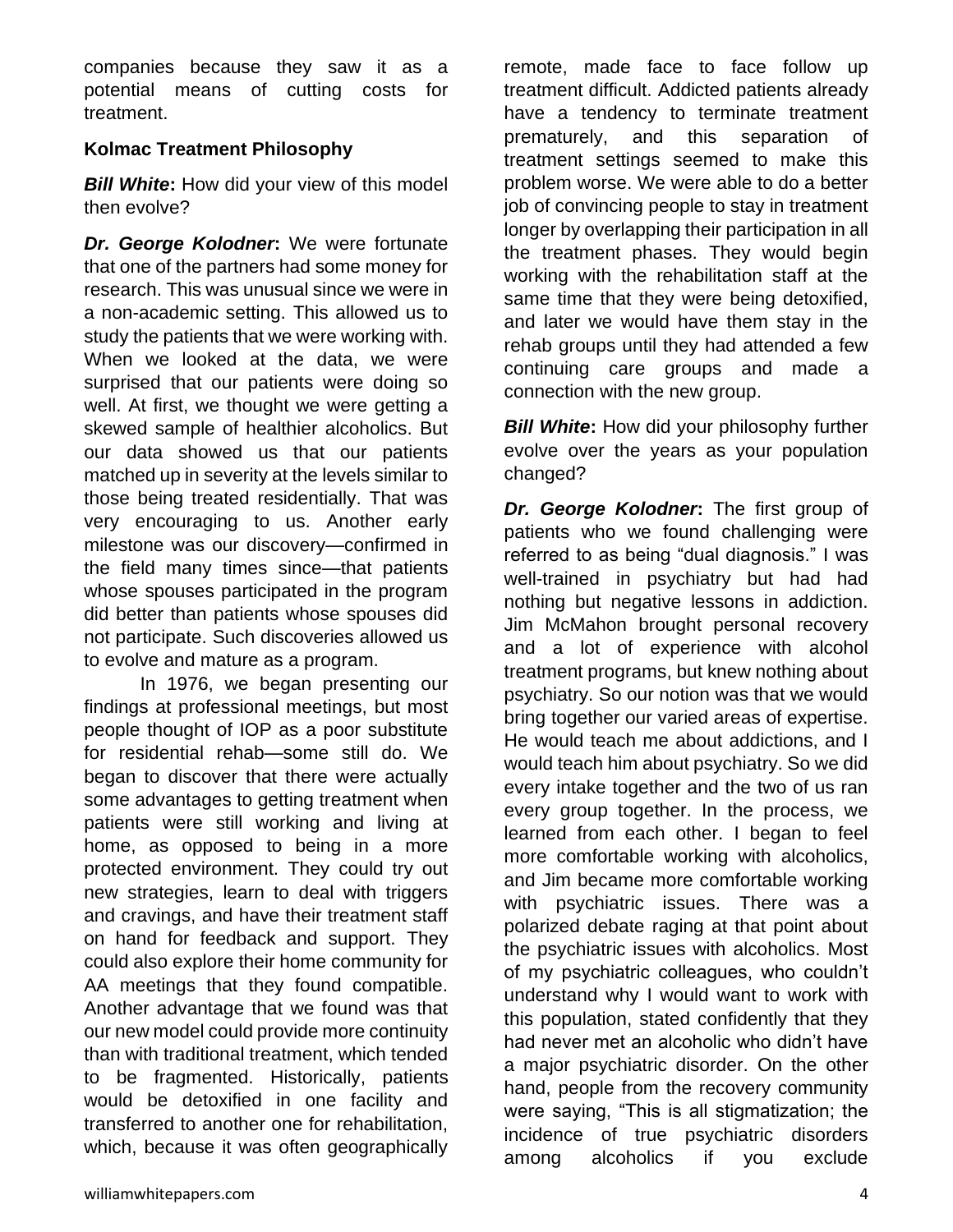psychopathy is no higher than in the general population—around nine percent."

What we found was that the truth was somewhere in the middle. Most of our patients did not have another psychiatric disorder, but we had more than the nine percent people were touting. We very quickly encountered people who had had excellent alcohol treatment, who had complete acceptance that they were alcoholic and who were actively involved in a Twelve-Step program, but who couldn't stay sober because of another undiagnosed primary psychiatric disorder. One of the first groups we recognized were people with what was then called "manic depression." I had been exposed to the use of lithium during my residency and started finding these alcoholics with previously undiagnosed bipolar disorder. When I added lithium to their regimen, I began feeling like some kind of magician with their dramatically improved response to treatment. We also identified women with trauma histories, particularly survivors of sexual abuse. The high incidence of this history in women with substance use disorders was not yet widely known. Only after the secrecy was broken about these past experiences were we able to understand some of their alcohol relapses. Our philosophy was to identify those people who had psychiatric disorders and to treat those problems, not sequentially, but simultaneously with their addictive disorders.

#### **Treating Cocaine and Opioid Addiction**

*Bill White***:** Dr. Kolodner, at what point in time did you begin to integrate people with drug choices other than alcohol?

*Dr. George Kolodner***:** That was forced on us in the '80s when cocaine became an issue and people regularly presented with a combination of cocaine and alcohol or just cocaine alone. That was when the historical division between those treating opioid addiction and those treating alcoholism began to break down. We began sharing knowledge across these past boundaries, and people like Alan Marlatt introduced us to CBT and relapse prevention approaches that could be used with diverse populations. When naltrexone became available in 1984, I started working with opioid patients. I'd become convinced that we really needed to use pharmacological adjuncts to achieve what the residential programs were achieving through geographic separation. We had already been using Antabuse with all of our alcoholic patients. Even though the literature said that Antabuse had limited effectiveness, we found that it worked very well if we actually observed the patient taking it. We did the same type of observed self-administration with naltrexone for our opioid patients. Although they usually remained abstinent, our overall success with that group was poor, compared to our alcoholic patients, until buprenorphine became available 20 years later.

**Bill White:** And at present, is there a broad representation in terms of drug choice across alcohol, cocaine, opiates, and other substances?

*Dr. George Kolodner***:** Yes, but alcohol remains the primary substance for about 40% of our patients, and the rest are either a mixture of alcohol and other substances or just purely other substances. In the '80s and '90s, our biggest second sub-group was cocaine. They got up to 45% of our people in 1988. Now, they're down to about 9% and the opioids, which back then were 4% percent, are up to one-third of our patients. Marijuana has been staying at around 20% and benzodiazepines at 10%.

## **Program Structure and Staffing**

*Bill White***:** How would you describe the program components or phases of treatment at Kolmac?

*Dr. George Kolodner***:** The three-hour evening session became what we know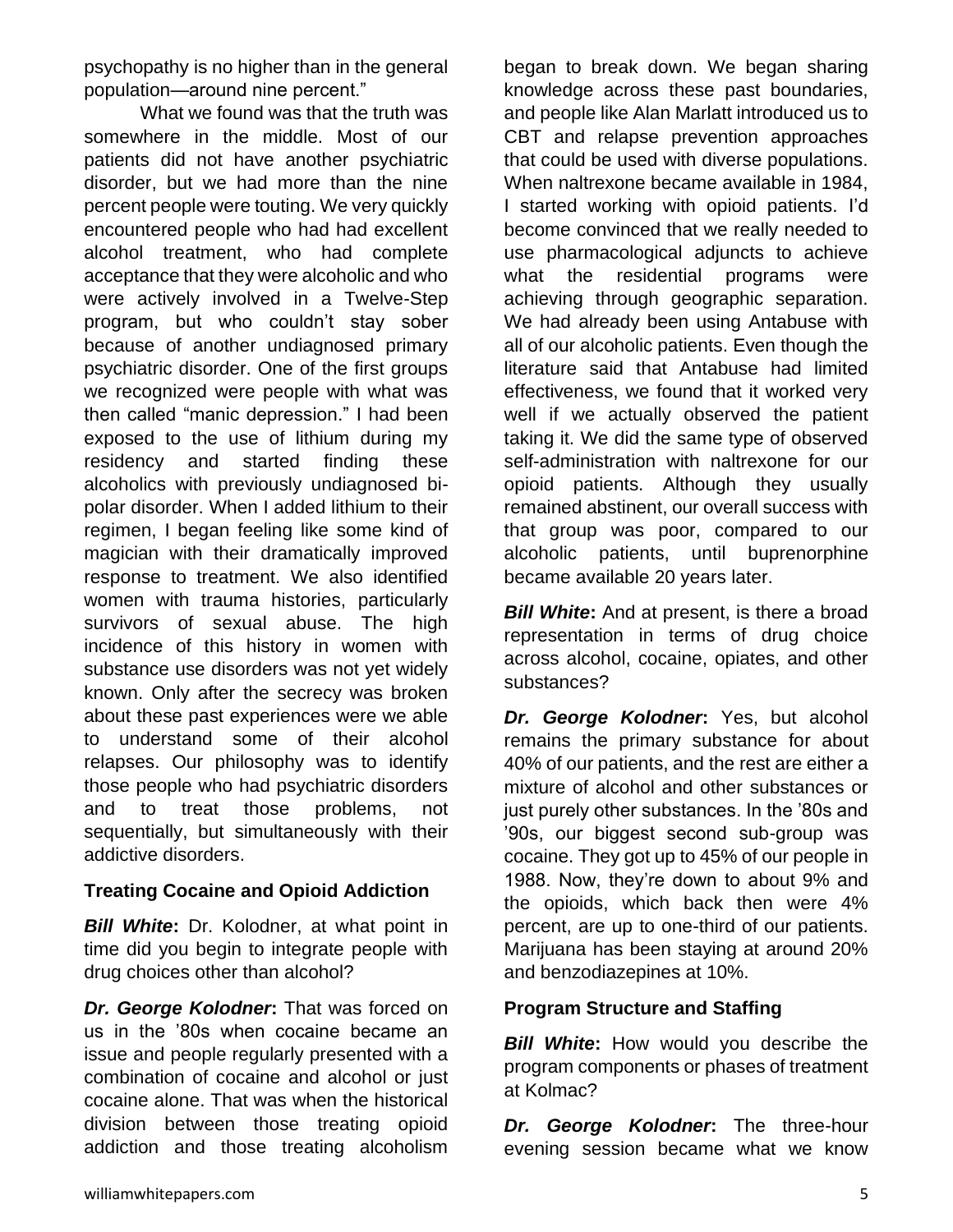today as Intensive Outpatient Treatment (IOP), but I found that a subgroup of alcoholics and most of our opioid patients required withdrawal management before we could adequately treat them. My original notion was that we were going to have to hospitalize them. In '73, there were all kinds of detox units around, and I actually became the head of one of the only detox units treating alcoholics in Montgomery County. But two things surprised me. First, if I put patients in the hospital, by the end of their treatment, their symptoms were so low that it was hard to convince them that they needed anything by way of follow-up. Second, I began to cautiously expand the number of people who I attempted to withdraw on an outpatient basis and found this to be quite effective. I had the advantage of the day hospital in that I could keep them there all day and repeatedly observe them in contrast to an inpatient unit where they would be seen by a doctor once a day and seen by the nurses once every few hours. In our day hospital setting, they were being seen every thirty to sixty minutes by me or by my nurse. We discovered we could do a much better job of withdrawing most patients in our office than in the hospital. At first, we put them in a separate detox setting and then after their symptoms were down, we would recommend transfer to our rehab setting, but we found that placing them in a rehab group at the same time we were doing the detox created much higher rates of follow through with continued treatment.

*Bill White***:** And is there a phase then that follows the IOP?

*Dr. George Kolodner***:** Absolutely. And that's something we stumbled on as well. When we started, there was no follow-up treatment being routinely provided for patients completing residential rehabilitation programs. The expectation was that this would be accomplished by participating in AA in their home environment. We began to have people come for a twice-a-week group

for six months. That was our original model. In one of the sessions, we would see the patients, and in the other session, we would see the patient and his or her spouse. We experimented over the years and one of the things we found was that patients who came twice a week were more likely to think that they didn't need to go to AA because they were getting everything they needed in our treatment program. So, we cut the sessions down to once a week, partly to try to push the patients out into the community for recovery support. We also found out that six months was really not long enough and that people who stayed longer had better longterm recovery outcomes. So, we extended it to a year and then later we extended it to a year-and-a-half. Now, my preference would be that people would stay for two years, but we found that if we told people that up front, they would get so overwhelmed that they wouldn't even get started. We don't lie to them, but we also don't overwhelm them. Our average is about six months of follow-up participation, with ranges from a few sessions to up to two to three years.

**Bill White:** Has your staffing evolved over these years?

*Dr. George Kolodner***:** It has. Since I was not in recovery, I felt heavily dependent on having the other staff members in recovery. At 32, I was also younger than most of my patients and had a credibility problem—they were doubtful that they could be helped by someone who was young and had not had a personal experience with alcoholism. So in the beginning, almost all the counselors I hired were in recovery. The field was not professionalized at that point. There was no counselor licensure or certification yet. I tried to select those people who would be most open to incorporating a psychiatric view. Many of the counselors of that era who were in recovery felt like there was only one way to recovery, which was how they had done it. Whatever symptom the person had, whether it was depression, anxiety,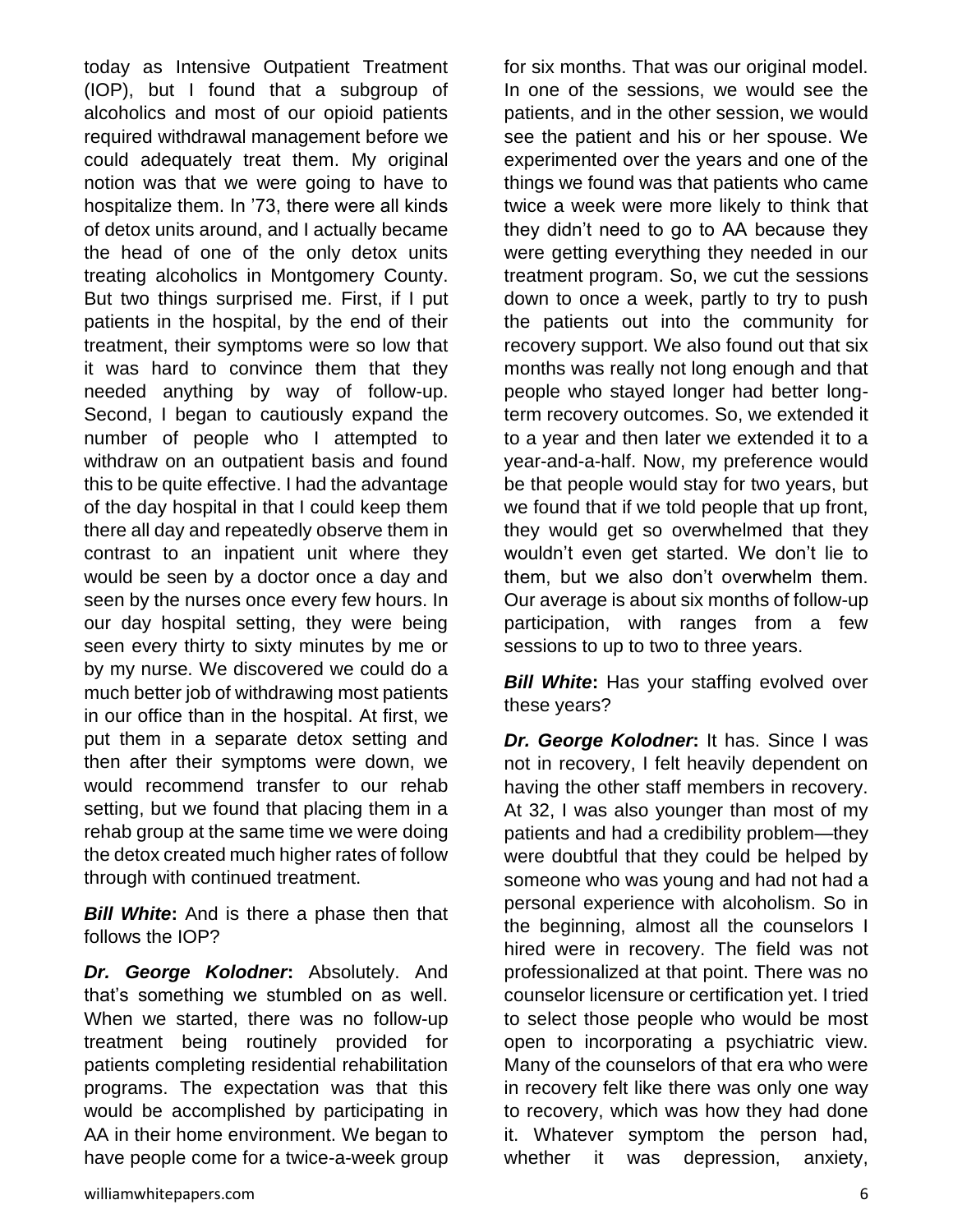whatever, was framed as "your disease talking to you." And sometimes, it was. Sometimes, it was something else. So I tried to get people who were somewhat more broadly based, and then I began hiring people with professional training who were not in recovery but who were open to the notion that addicts could recover with the proper support.

#### **Influence of Funding Environment**

*Bill White***:** How did evolving changes in the funding environment affect treatment at Kolmac?

*Dr. George Kolodner***:** When we got started, we thought about seeking public funds, but then I talked to LeClair Bissell, who at that time, was running the alcoholism program at Roosevelt Hospital. She said to me, "As soon as you take any money from the feds, you lose your integrity." She was a very plainspoken woman who would sometimes talk in very black and white terms, but her words worried me. At the same time, the group that I was working with had a very positive relationship with the insurance companies, so we tied our wagon to the star of private insurance knowing we would live or die with it. We've never taken any funds other than fees for services paid primarily through private insurance companies.

One of the first things we had to struggle with was whether to design a program that was going to be affordable out of pocket for our targeted population or design a program that was the most effective. We opted for the latter. When we started, the cost of our IOP was nine hundred dollars—thirty dollars a session for thirty sessions. We've experimented with different lengths of treatment, but our benchmark now is between twenty and thirty sessions, which takes about two months to complete. That costs about five thousand dollars for the few patients who pay entirely out of pocket, but 95% of them use their

insurance and pay about one to two thousand dollars.

When we started with the insurance companies, they were beginning to get interested in how they could reduce their hospitalization costs so the outpatient detox IOP model was very appealing to them. We collaborated with Aetna insurance on a study that demonstrated how much money they saved without sacrificing clinical quality. The crazy thing was that after the study was published, Aetna actually stopped covering our level of treatment. For a while, many insurance companies continued to reimburse better for inpatient treatment than for IOP. This changed after investor owned chains of treatment programs succeeded in dramatically increasing admissions into residential programs. The insurance companies responded with managed care organizations (MCOs), which were more willing to pay for IOP. Eventually, the MCOs began to cut back on what they would cover for IOP as well. They pressured us to reduce the frequency of IOP sessions to 3 times a week and shorten the length of treatment to 4 weeks. I thought that it would have been a mistake to let them determine what they thought was adequate treatment, so we stayed with a model that we thought would work, even if this meant that we didn't get paid, because often the patients could not make up the difference. If an MCO became too unreasonable, we stopped working with them entirely. This worked out well for us in the long run because many of the treatment programs that went along with what the MCO wanted had poorer treatment results and had to close. As a survivor, we had better leverage to negotiate with the MCOs, some of which had figured out that it was actually in their interest to encourage addicts to stay in treatment longer. For example, we had one company that was covering detox and IOP, but they wouldn't cover continuing care. They said that was what AA was for. We said, "AA is great, but AA is not treatment." I had this horror that I was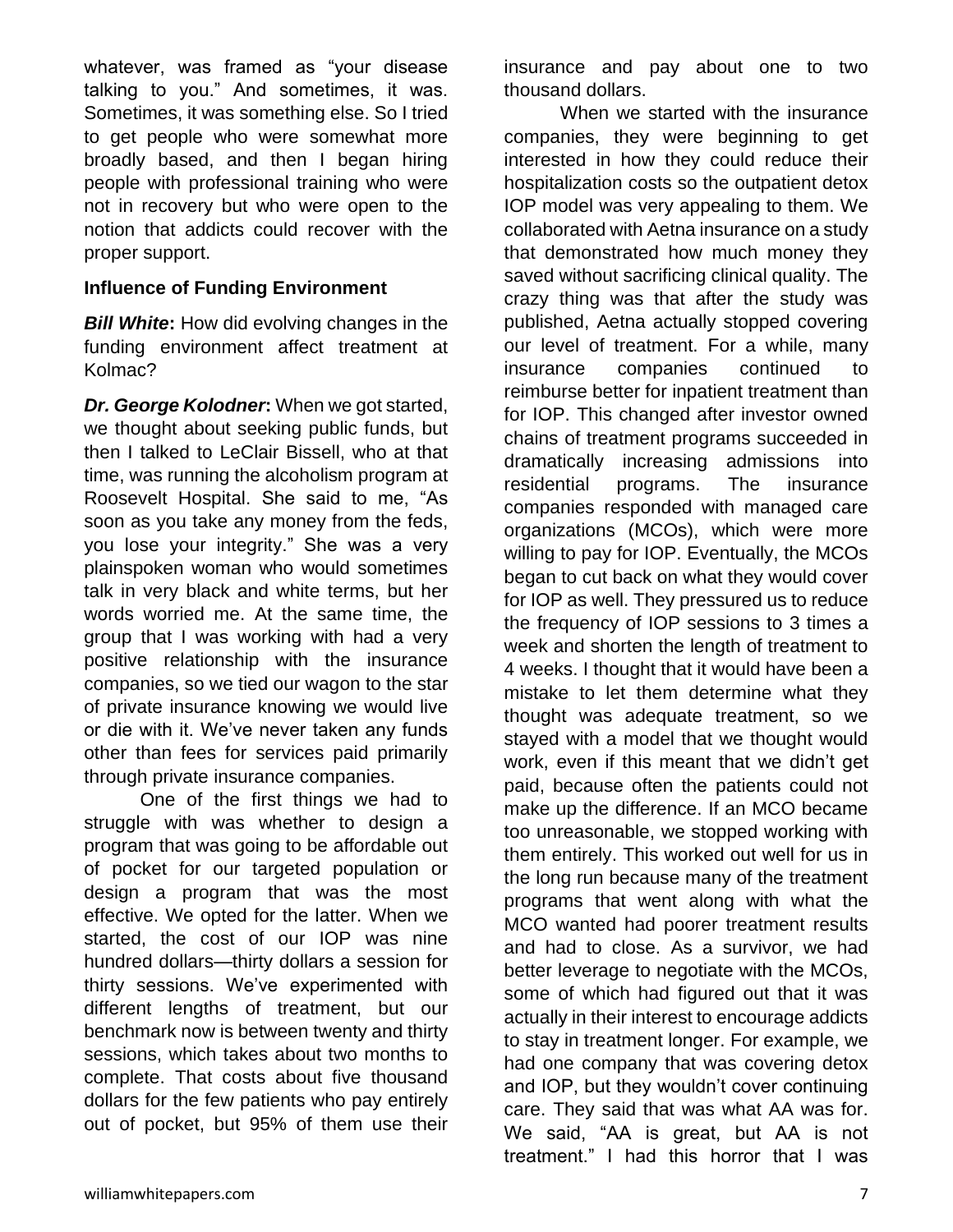participating in a system where we would partially treat people and then implicitly endorse that they had received sufficient care when this was not the case, so we stopped admitting any of their patients. Six months later, that insurance company came back to us and approved coverage for continuing care after IOP. There's another thing I did with Dr. Sheila Blume that I felt particularly good about. Shelia was involved in both ASAM and APA, and she and I wrote a small piece saying that we valued AA but that AA wasn't a substitute for professional treatment. We argued that for a company to say that AA could substitute for treatment was objectionable and unacceptable. Shelia was able to get ASAM and APA to both sign on to the same document, which was quite a rare event. This position was then adopted by the AMA, which created enough pressure for the insurance companies to back down.

#### **Recovery-oriented Addiction Psychiatry**

*Bill White***:** You and your clinic have become well known for a very recovery-oriented approach to addiction psychiatry, and I'd like to explore some aspects of that with you. Could you describe how Kolmac has integrated medication with psychosocial methods of treatment—approaches that have traditionally been viewed as incompatible?

*Dr. George Kolodner***:** We've integrated medications on several different levels. First is the use of medication for withdrawal management. That's not very controversial. The second is using blocking agents, or what might be thought of as prevention agents, like Antabuse. That's not controversial at a professional level, but we heard some argument in the traditional Twelve-Step community against this and in the 1970s and '80s, some programs like Caron actually stopped referring to us for a while because we prescribed Antabuse for most of our patients. More controversial was using nonbenzodiazepine psychotropic medications for other diagnoses. At times, that's been

controversial but less so in recent years. For a while, there was resistance against lithium and anti-depressants and more recent opposition when we started treating people with ADD with stimulants. But I've always been impressed that the recovery community, when they see that these medications facilitate recovery rather than block it, has eventually become accepting of the positive role medication can play in recovery.

Most controversial at present is buprenorphine. Yesterday, I had a patient who is early in recovery and who had her first sponsor in NA say, "Well, you go to Kolmac, they make you take Suboxone there. You're not really clean. I'll be glad to be your sponsor but you can't celebrate your anniversaries until you are off the Suboxone." I think such communications can kill people. I've had patients under the influence of their sponsors prematurely go off medication, relapse, and die. There is tension between ideologically driven opposition to medication and evidencedriven support for its use with certain patients. This can be a life and death matter—not just an academic argument, and I get very angry when people press my patients to do things that aren't good for them.

#### **Medication-assisted Treatment**

**Bill White:** How would you summarize the evidence on the role of buprenorphine in recovery initiation and recovery maintenance?

*Dr. George Kolodner***:** It's not controversial to use it for withdrawal. It is such a better agent than all its predecessors, and I say that having had to use all its predecessors for many years. Even the folks who were most opposed to buprenorphine now use it to manage withdrawal. My support of the new medications has come from the scientific studies and my own clinical experience since it became available in 2003. Before such medication, our long-term success with people addicted to opioids was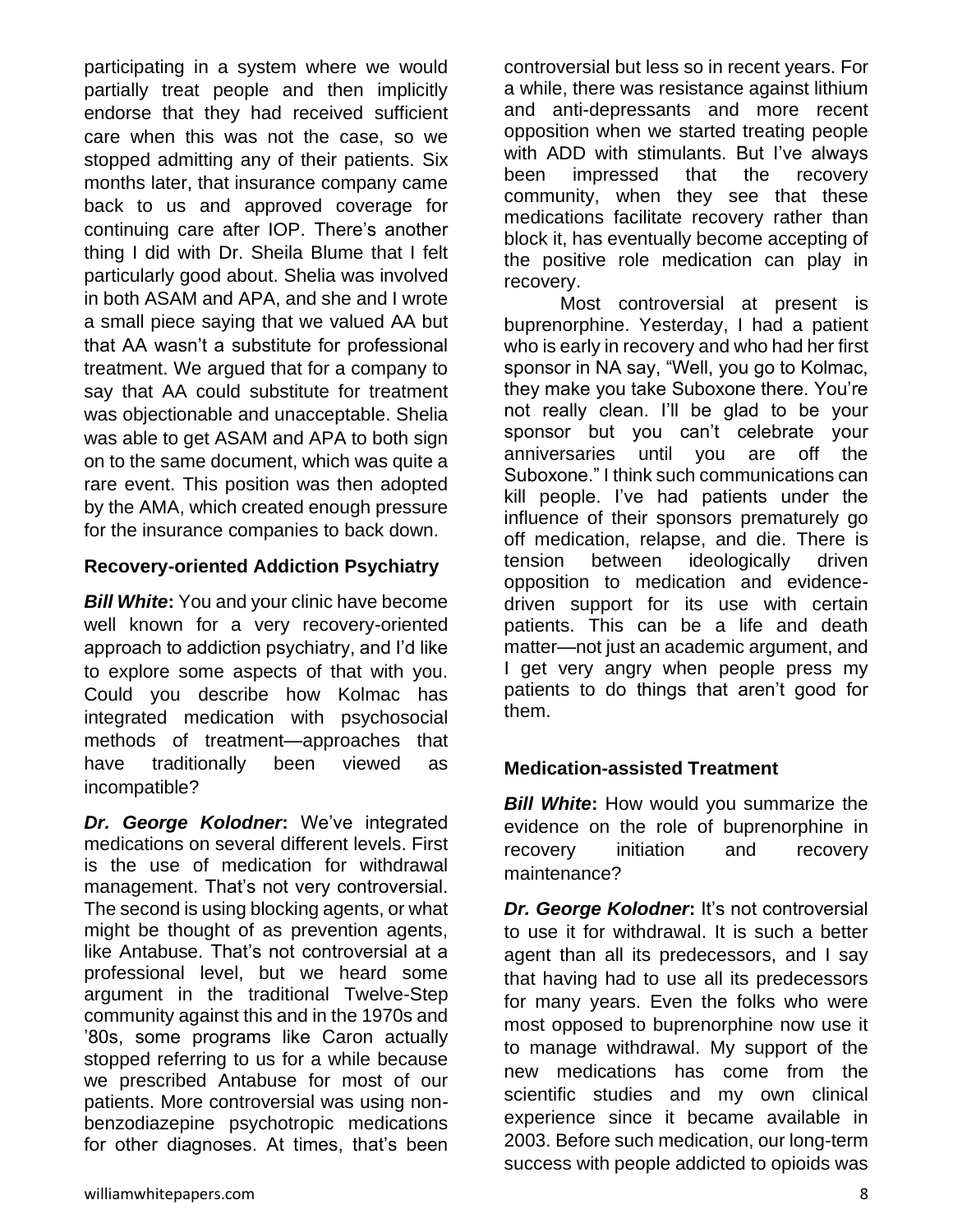very poor, with rates of recovery far below what we saw among those treated for alcoholism. When buprenorphine came in, I started using it at first just as a withdrawal agent, but our results remained so poor when the medication stopped that I began keeping people on buprenorphine while they were in the IOP, which I continue to regard as an "abstinence-based" program. I had a lot of resistance from my own staff in recovery until they watched people become so much more available to do the work of recovery in the therapy groups when they were medicated, and they watched our completion rates and continuing care participation rates go up. But the question remains, "How long should people stay on buprenorphine?" Nationally and internationally, most leading experts are saying that medication should be continued for at least a year, with many saying the longer the better in terms of recovery stability.

*Bill White***:** One of the controversies right now is about expanding office-based buprenorphine treatment above the current limit of one hundred patients. Do you have thoughts about that current proposal?

*Dr. George Kolodner***:** I do. I was very involved in expanding the limit from thirty patients to one hundred. I lobbied all my professional organizations to help make that happen and to make treatment more accessible. And for quite a while, I was in favor of expanding it above the limit of one hundred patients. In the last year, I've changed my mind about that. There's no question that there are locations where access to treatment is a real problem that needs to be addressed, but what's scaring me at this point is the rapid commercialization of opioid addiction treatment. I've watched the gravitation of investing private equity funds into the addiction world. I've become worried as they've bought up and consolidated treatment programs across the countryparticularly methadone programs. My concern when it comes to buprenorphine is that if the patient limit is substantially raised, we will see investment groups with what I would call industrial level expansion. I think that such commercialization could lead to stripped down medication dispensing facilities. I think we've seen that with some methadone maintenance programs, and we could see the same with buprenorphine where profits are maximized by stripping down services other than medication that support the recovery process.

*Bill White***:** There's been such a massive investment in neurobiological research in recent decades. Do you see major breakthroughs in medication-assisted treatment in the coming decades?

*Dr. George Kolodner***:** I would certainly hope so. So much of the neurobiology is fascinating, but we have yet to reap much practical application. One of the benefits I have seen are parents who become more understanding and accepting of their child's struggles with opioid addiction when they see pictures of the brain changes that result from chronic opioid addiction and begin to understand the role that biology plays. But ultimately, you want to see medications improve and elevate recovery rates. Every field of medicine has medications that facilitate recovery, and we just don't have the range of such medications that are available for other conditions. Hopefully, we'll come up with far more effective medications in the near future.

#### **Recovery Support Services**

*Bill White***:** There's a real interest now in expanding peer-based recovery support services, particularly in medication-assisted treatment settings. Do you see this as a positive development?

*Dr. George Kolodner***:** I do. There's this funny reverse of the pendulum underway. The early field of addiction treatment was not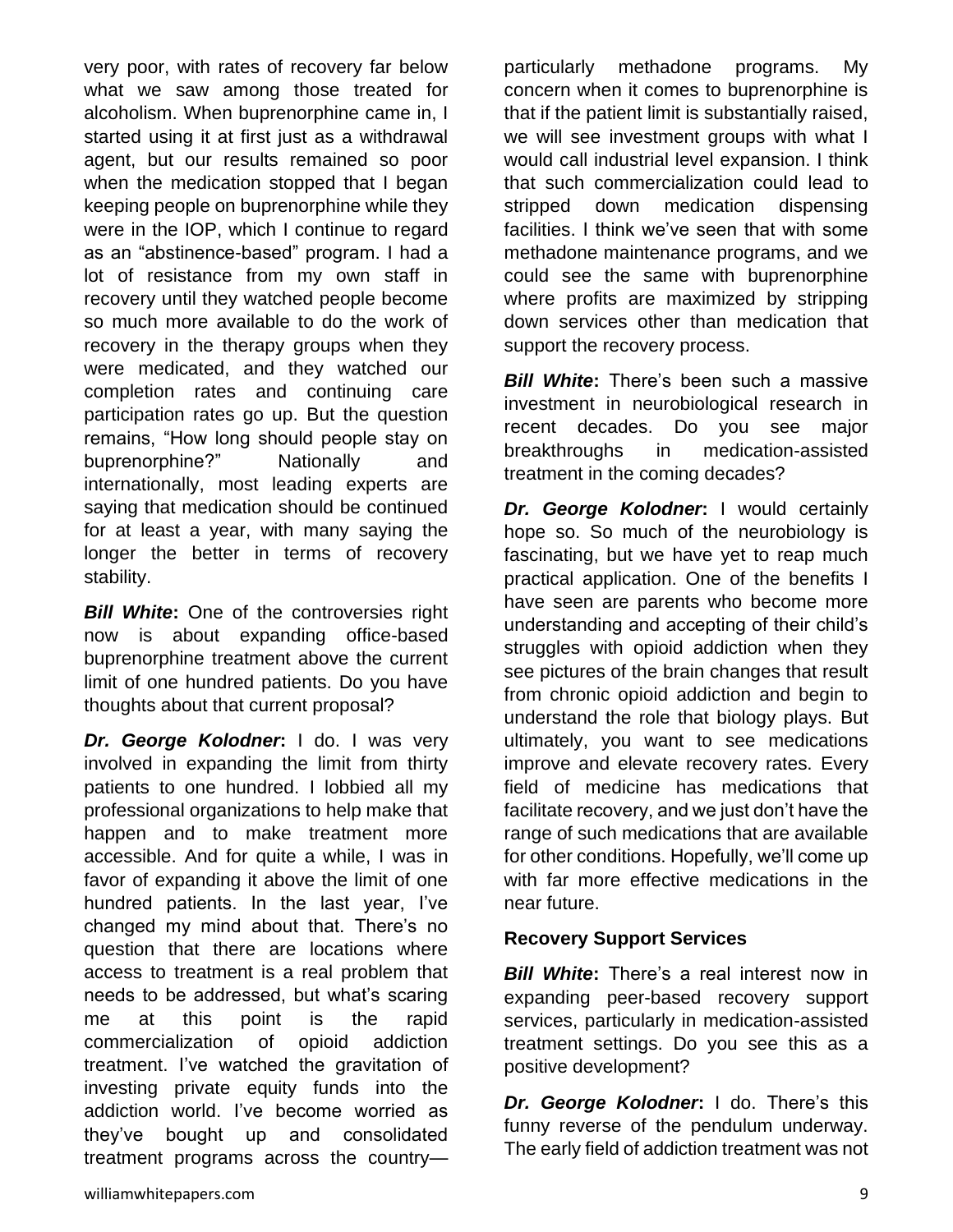professionalized, and people in recovery filled the workforce and used their own recovery as their primary asset in working with patients. But as the field got more professionalized, many of our most experienced counselors were pushed out of the field. I recall the State of Maryland saying to us that they were no longer going to certify us as a treatment program if we kept on those staff clinicians without the required educational credentials, even though they were very effective counselors. One counselor we were allowed to rehire as a "patient advocate." He could no longer call himself a counselor, but he comes and meets with the new patients, talks to them about transitioning to the recovery community, and is a great source of support to our patients. Peers in recovery bring a wonderful level of experiential wisdom and have credibility with our patients. They have so much to offer the treatment milieu if they are people who don't have that rigid notion that "it's my way or the highway."

*Bill White***:** In a related area, you and I have talked at some length about the challenges patients can face who are in medicationassisted treatment as they go to various recovery mutual aid groups. Are you seeing any changes in attitudes towards medication among those groups in your area?

*Dr. George Kolodner***:** Slowly, but it also depends on the area. There are remarkable regional differences. We have offices in Washington DC and in Baltimore, and in Baltimore, there is a more orthodox recovery community with greater opposition to medications, though there's some of that opposition also in DC. I think I'm seeing a little bit of change in attitudes in both areas but nowhere near what I would hope for. I have a very optimistic view of the recovery community. As I said before, once they see the results, they come to understand that in some people a new medication is, in fact, enhancing rather than inhibiting recovery. That's when they stop objecting to it. Such shifts are just beginning to happen with buprenorphine.

### **Nicotine Addiction**

**Bill White:** A related issue that I know is of concern to you is nicotine addiction among our patients and the attitudes towards nicotine addiction among the recovery support groups.

*Dr. George Kolodner***:** Yes. There is this paradoxical piece of resistance in the recovery community to medications while continuing to use tobacco and extolling the myth that quitting smoking will endanger your recovery from other drugs. There's little data to support that and in fact, quite the opposite findings from the research, but it's still asserted as a confident belief. I tried telling my patients, "You know, it's the alcohol and other drugs that brought you here, but it's the tobacco that's going to kill you." That turned out to be counterproductive. These folks are already scared enough. If you scare them more, they just shut you down. My approach now is to just say, "You know, despite what you might have heard, this is really the best time of all to do it because you will never have more treatment support than you do right now. And by the way, I can help you because there are all kinds of things that make this easier if you are willing to try. No one thinks that it is reasonable to stop alcohol or opioids 'cold turkey' and the same goes for tobacco." My dismay is that tobacco addiction is, in every respect, as complicated and severe an addiction as alcohol and heroin are. But the insurance companies won't pay for treatment for tobacco addiction. They've at least gotten to the point that will allow you to use medication. But you can't effectively treat tobacco addiction with the kind of brief programs that the American Lung Association and the Cancer Society provide. They certainly fill a need, but you come out with a very pessimistic view of people's prognosis if all they've ever had is under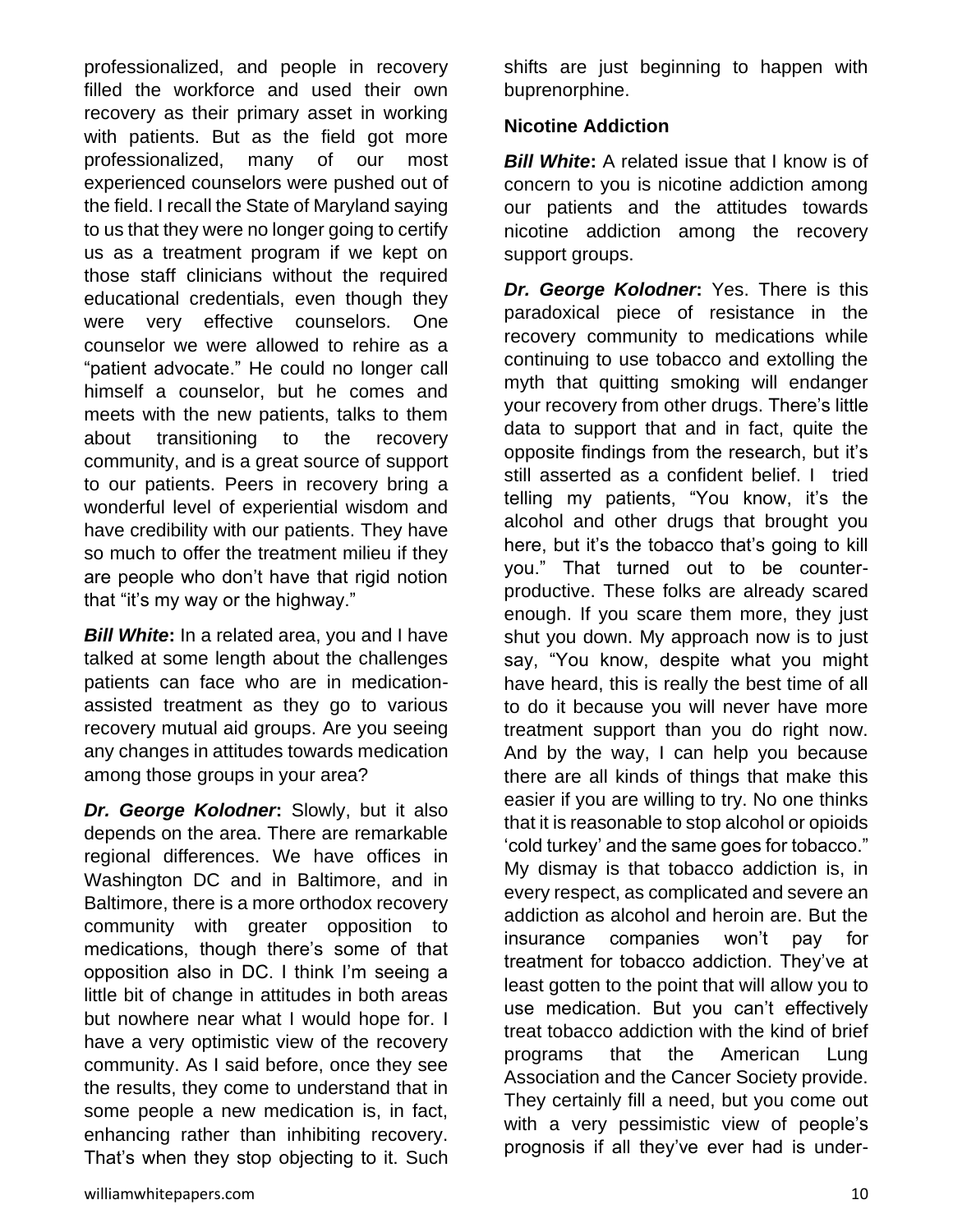treatment. I would love to have an IOP program focused just on treatment of tobacco addiction. But the closest we can do to that is while people are in IOP for their other addictions, to try and get them to look at tobacco as well.

## **Addiction Treatment and Primary Health Care**

*Bill White***:** There's a trend within current healthcare reforms to mainstream some aspects of addiction treatment into primary medicine and primary psychiatry. Do you see a day in the near future where that may be a reality?

*Dr. George Kolodner***:** I wish I could say yes, but I think that the negativity toward addiction within the medical community is so deep rooted and widespread that physicians who embrace this effort will be the exception. That will not change until you alter the pessimism about addiction that pervades the early training of physicians and increase their exposure to addicts in recovery. Most physicians do not have the experience that I had of being thrown into contact with a treatment program in which you actually witnessed people getting well and staying well. I think the closest positive influence right now is, at least in the state of Maryland, changing financial incentives for hospitals. Hospitals are going to be penalized for readmissions within thirty days and of course, addicts make up a large number of those folks. If we can get in to the hospitals and see these people before they're discharged, we have a better chance of helping these patients and helping the hospitals. What's astonishing to me is that if you get to the highest levels of the nonmedical administrators of these hospitals, they are actually startled to hear that there are addicts in their facility who make up such a high portion of the rapid readmissions. When you change the financial incentives, they begin to notice. Then you're speaking their language.

## **Career-to-Date Retrospective**

**Bill White:** You've been laboring in the treatment of addictions for a very long time now. When you look back over your years of practice, what do you personally feel best about?

*Dr. George Kolodner***:** I feel best about being willing to stand up for what I think is best for my patients, even when that has been unpopular. For many years, I was dismissed for thinking that people could get better on an outpatient basis, and that was a battle I had to fight. Right now, I take a lot of heat for insisting that buprenorphine is a medication that most opioid addicted patients should stay on beyond detoxification. In some parts of the recovery and traditional treatment community, the word is out, "Don't go to Kolmac because they make everybody take buprenorphine." That's a distortion and an over-statement, but it represents the product of my advocacy. There was a time when the managed care crunch-down came when we were doing what we thought was the best treatment that we could do. The managed care companies said, "Well, we know you think this is going to take twenty to thirty sessions, but we're only going to give you eighteen sessions." We actually had somebody come in who was talking about the \$180 cost for withdrawal management who actually asked us, "Well, what can I get for a hundred dollars?" What we said to people was, "We're going to stick with what we think works and if that means that you're not going to do business with us, or if that means we're going to give treatment away, that's what we're going to stay with because we think we know more about how to treat people than you do." I think that's allowed us to survive, and I feel good we maintained our integrity through those adverse pressures.

*Bill White:* The final question I would like to ask is this: is there any guidance you would offer a young physician or psychiatrist who